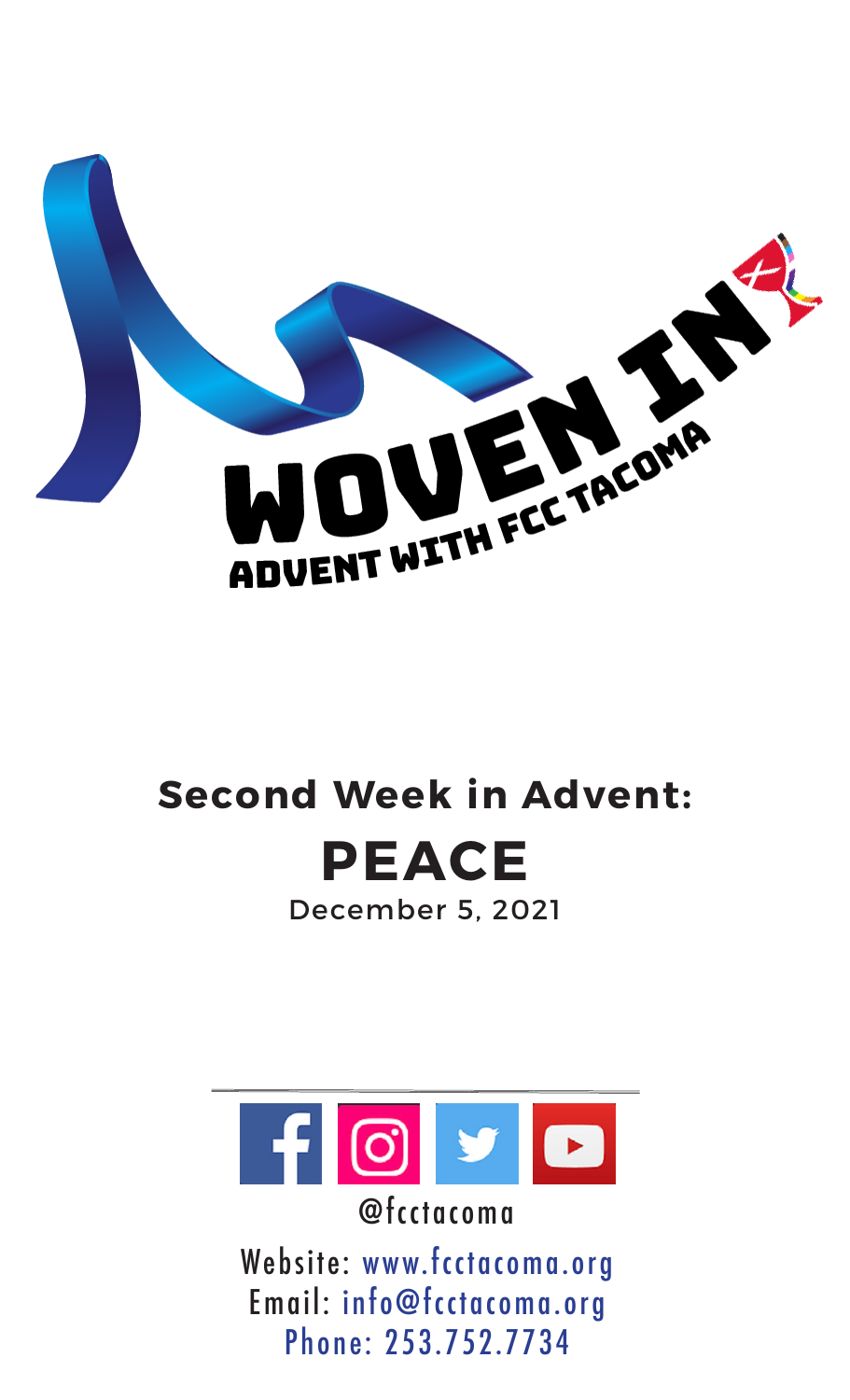#### *\*All are invited to rise as they wish, in spirit or in body.*

| <b>Gathering Music</b>                                                                                                                                                     |                                      |
|----------------------------------------------------------------------------------------------------------------------------------------------------------------------------|--------------------------------------|
| Welcome                                                                                                                                                                    | Rev. Doug Collins                    |
| <b>Prelude</b>                                                                                                                                                             | <b>FCC Trio</b>                      |
| I Wonder as I Wander                                                                                                                                                       |                                      |
| Lighting of the Advent Wreath<br><b>The Candle of Peace</b>                                                                                                                | Anita Thompson<br>& John Unterreiner |
| <b>Sung Response</b><br>When God is a Child                                                                                                                                | CH 132, v. 1, 2                      |
| *Opening Hymn<br>Hark the Herald Angles Sing                                                                                                                               | <b>CH 150</b>                        |
| <b>A Time for Prayer</b><br>After a pastoral prayer is offered,<br>you're invited to come forward and light a candle<br>as we continue our time of prayer.<br>Weave CH 495 |                                      |
| You're also invited to pick up a piece of weft material to<br>take home for the week.                                                                                      |                                      |
| <b>Unison Prayer of Response</b><br>"Eternal Spirit, Earth-maker, Pain-bearer"<br>insert located in pew racks.                                                             |                                      |

## **Scripture Reading** Luke 1: 68-79

**<sup>68</sup>** "Blessed be the Lord God of Israel,

 for he has looked favorably on his people and redeemed them.

**<sup>69</sup>** He has raised up a mighty savior for us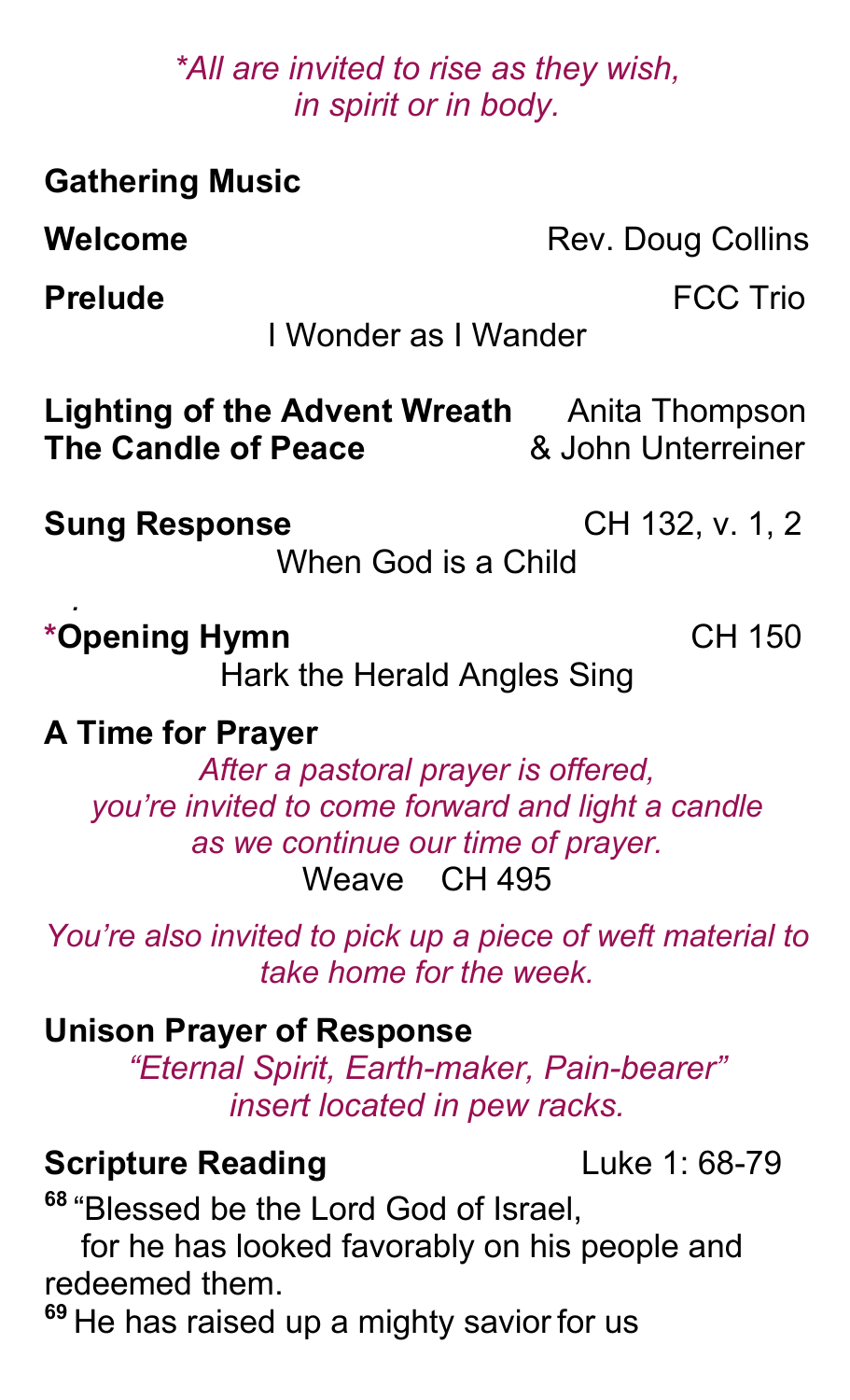in the house of his servant David,

**<sup>70</sup>** as he spoke through the mouth of his holy prophets from of old,

**<sup>71</sup>** that we would be saved from our enemies and from the hand of all who hate us.

**<sup>72</sup>** Thus he has shown the mercy promised to our ancestors,

and has remembered his holy covenant,

**<sup>73</sup>** the oath that he swore to our ancestor Abraham,

 to grant us **<sup>74</sup>** that we, being rescued from the hands of our enemies,

might serve him without fear, **<sup>75</sup>** in holiness and righteousness

before him all our days.

**<sup>76</sup>** And you, child, will be called the prophet of the Most High;

 for you will go before the Lord to prepare his ways,

**<sup>77</sup>** to give knowledge of salvation to his people by the forgiveness of their sins.

**<sup>78</sup>** By the tender mercy of our God,

the dawn from on high will break upon us,

**<sup>79</sup>** to give light to those who sit in darkness and in the shadow of death,

to guide our feet into the way of peace."

L: The Word of God for the people of God.

**C: Thanks be to God.**

**Sermon** Rev. Doug Collins

**"Woven In: Weft Peace"**

Comfort Comfort **Insert**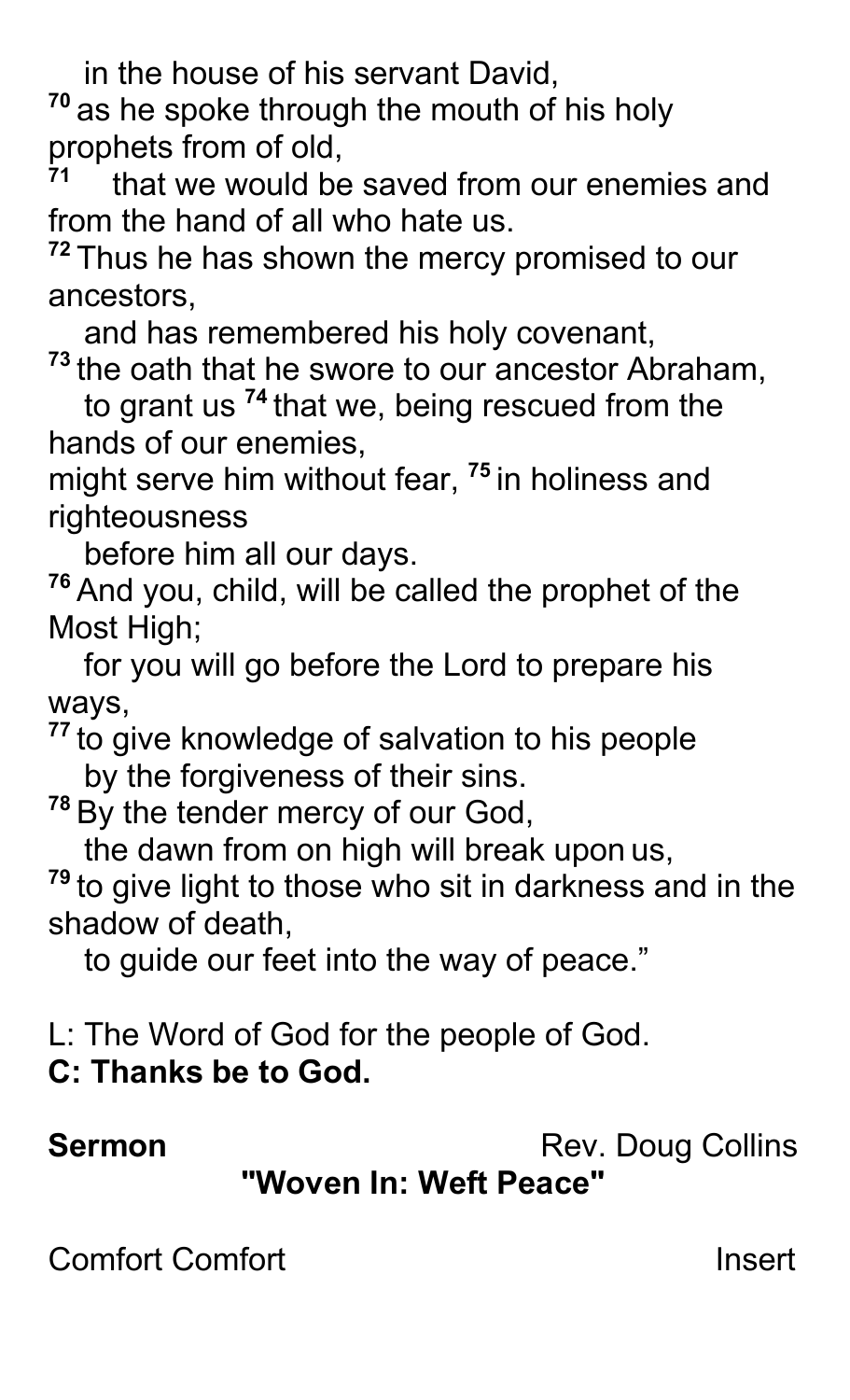#### **Call to Offering**

*Financial offerings may be placed in either of the two collection plates located in the back of the sanctuary. You can give online anytime at fcctacoma.org/give.*

#### **Prayer of Thanksgiving**

#### **Communion Hymn** CH 119

O Come, O Come Emmanuel

### **Sharing God's Feast**

*All who wish are welcome and invited to partake of the elements.*

Musical Meditation

### **Invitation to Discipleship**

**\*Closing Hymn** CH 136

Christians All, Your Lord is Coming

**Benediction**

### **Dismissal & Postlude FCC Trio**

*Worshippers are asked to refrain from congregating indoors. We look forward to catching up in the courtyard.*

**Senior Pastor Minister of Music** Rev. Doug Collins (he/him) Benjamin Smith (he/him)

 **Comms. Asst.**  Cassandra Tripp (she/her)

 **Interim Sound Operator Video/Tech Operator** Nate Dybevik (he/him) Don Tripp (he/him)